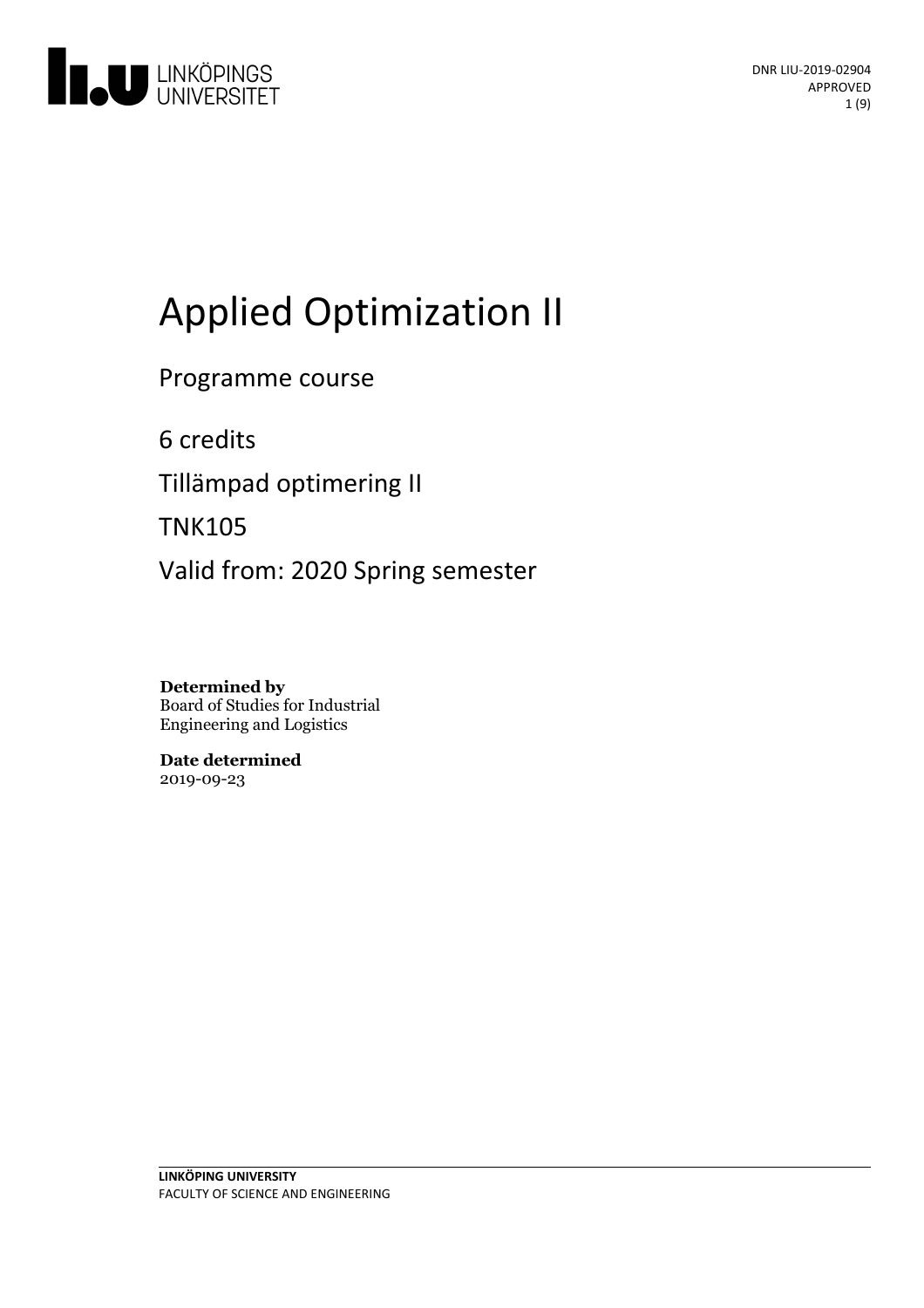# Main field of study

Applied Mathematics, Transportation Systems Engineering

# Course level

Second cycle

### Advancement level

A1X

## Course offered for

- Master's Programme in Intelligent Transport Systems and Logistics
- Communications, Transport and Infrastructure, M Sc in Engineering

## Specific information

The course is cancelled fall semester 2020.

### Entry requirements

Note: Admission requirements for non-programme students usually also include admission requirements for the programme and threshold requirements for progression within the programme, or corresponding.

## **Prerequisites**

Applied optimization I, programming principles, and data structures, or equivalent

# Intended learning outcomes

The aim of the course is to provide the participants with insights in applying optimization to solving problems originating from real life applications. The participants will gain knowledge of the process of using optimization theories and methodologies for defining, modeling, solving, and analyzing optimizing problems. After the course, the participants shall be able to

- connect the course subjects to their study program
- study and analyze problems in the area of transport and communications from an optimization perspective
- use a modeling system for large scale optimization
- use efficient data structures in implementation of optimization algorithms
- develop, implement, and evaluate problem-specific methods that find solutions by effectively exploiting problem structure
- verbal and written presentation of results

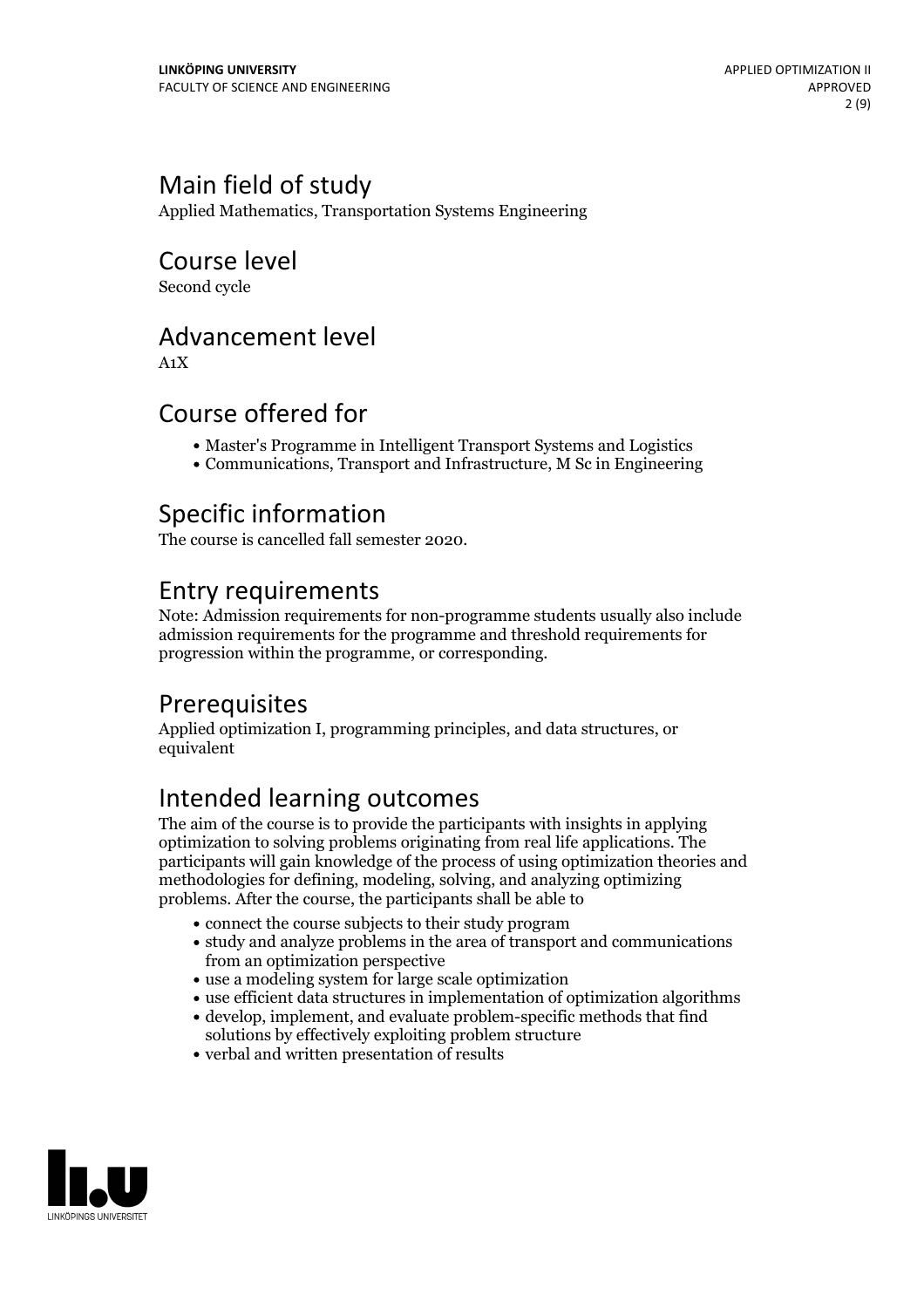### Course content

- Problem definition, literature study, and information search
- Study of to what extent the problem can be solved by mathematical modeling and general optimization software
- Design of problem-specific methods, in particular heuristics
- Design of data structures for method implementation
- Implementation, experimentation, analysis and evaluation of optimization methods

# Teaching and working methods

The course consists of seminars and project work with supervision

## Examination

UPG1 Project work 6 credits U, 3, 4, 5

Grades

Four-grade scale, LiU, U, 3, 4, 5

# Other information

### **About teaching and examination language**

The teaching language is presented in the Overview tab for each course. The examination language relates to the teaching language as follows:

- If teaching language is Swedish, the course as a whole or in large parts, is taught in Swedish. Please note that although teaching language is Swedish, parts of the course could be given in English. Examination language is Swedish.<br>• If teaching language is Swedish/English, the course as a whole will be
- taught in English if students without prior knowledge of the Swedish language participate. Examination language is Swedish or English
- (depending on teaching language).<br>• If teaching language is English, the course as a whole is taught in English.<br>Examination language is English.

### **Other**

The course is conducted in a manner where both men's and women's

The planning and implementation of a course should correspond to the course syllabus. The course evaluation should therefore be conducted with the course syllabus as a starting point.

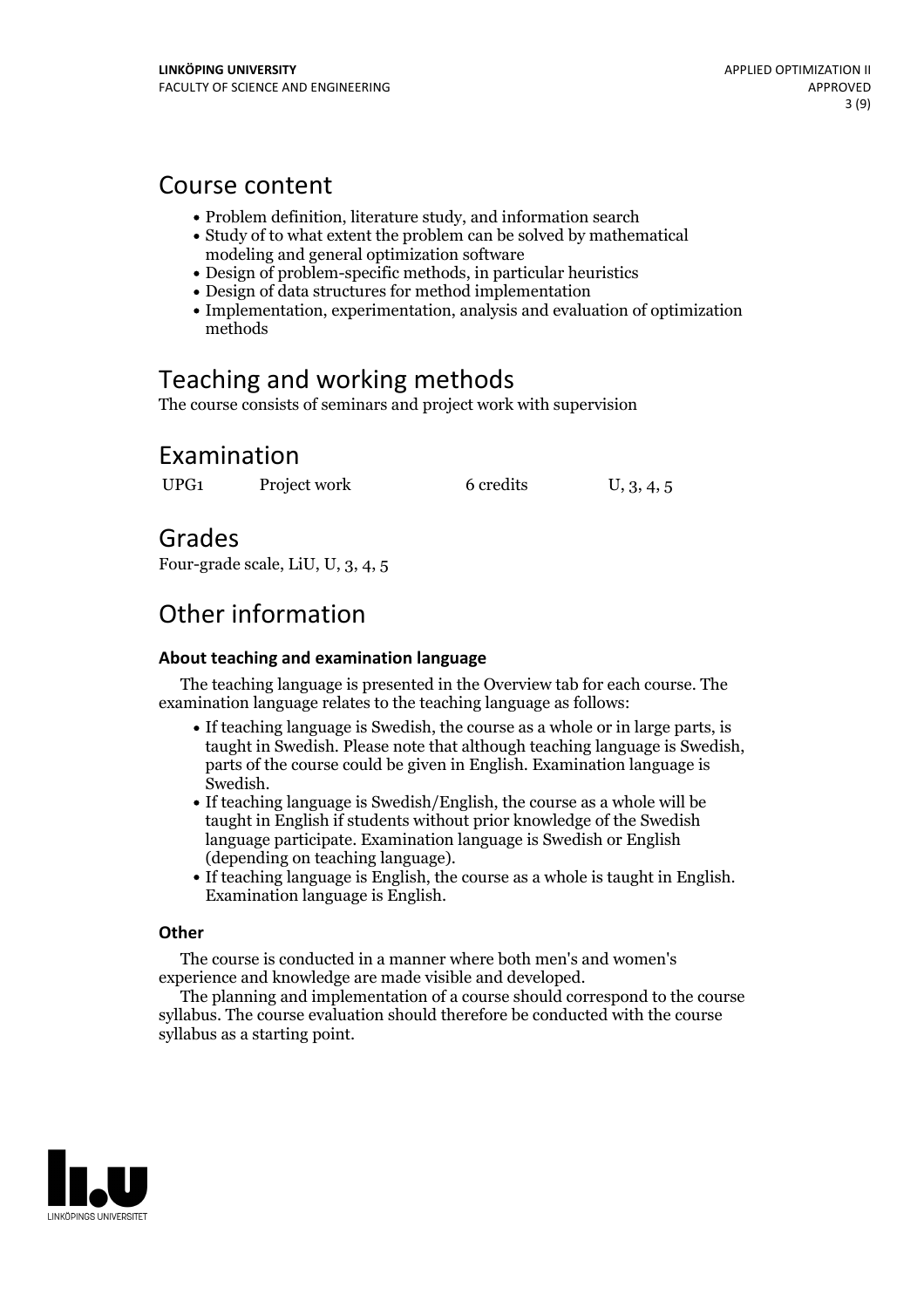### Department

Institutionen för teknik och naturvetenskap

# Director of Studies or equivalent

Erik Bergfeldt

# Examiner

Nikolaos Pappas

## Education components

Preliminary scheduled hours: 20 h Recommended self-study hours: 140 h

# Course literature

### **Other**

Referral to different litterature depending on project.

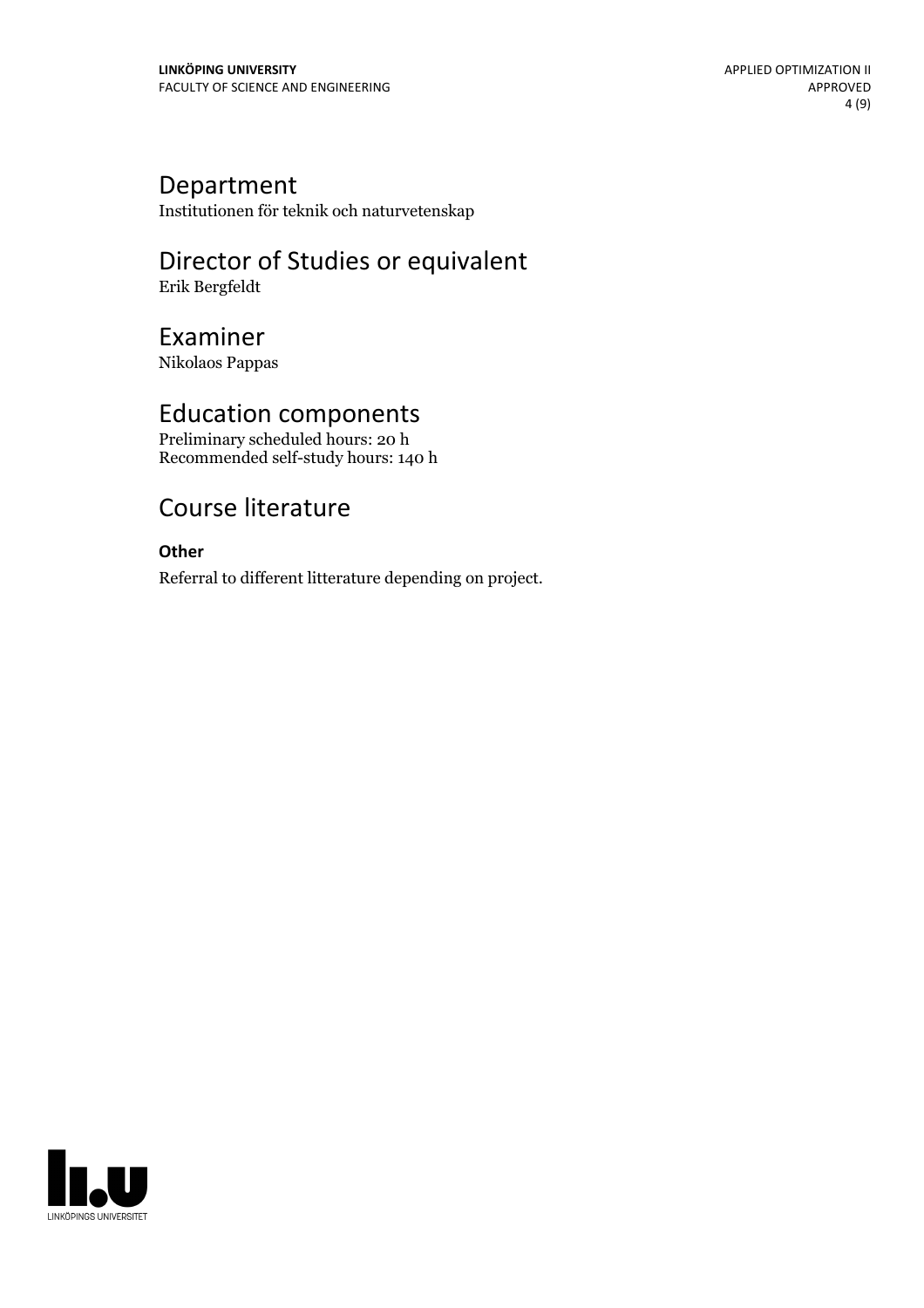# **Common rules**

### **Course syllabus**

A syllabus must be established for each course. The syllabus specifies the aim and contents of the course, and the prior knowledge that a student must have in order to be able to benefit from the course.

### **Timetabling**

Courses are timetabled after a decision has been made for this course concerning its assignment to a timetable module.

### **Interrupting a course**

The vice-chancellor's decision concerning regulations for registration, deregistration and reporting results (Dnr LiU-2015-01241) states that interruptions in study are to be recorded in Ladok. Thus, all students who do not participate in a course for which they have registered must record the interruption, such that the registration on the course can be removed. Deregistration from <sup>a</sup> course is carried outusing <sup>a</sup> web-based form: https://www.lith.liu.se/for-studenter/kurskomplettering?l=en.

### **Cancelled courses**

Courses with few participants (fewer than 10) may be cancelled or organised in a manner that differs from that stated in the course syllabus. The Dean is to deliberate and decide whether a course is to be cancelled or changed from the course syllabus.

### **Guidelines relatingto examinations and examiners**

For details, see Guidelines for education and examination for first-cycle and second-cycle education at Linköping University, http://styrdokument.liu.se/Regelsamling/VisaBeslut/917592.

An examiner must be employed as a teacher at LiU according to the LiU Regulations for Appointments

(https://styrdokument.liu.se/Regelsamling/VisaBeslut/622784). For courses in second-cycle, the following teachers can be appointed as examiner: Professor (including Adjunct and Visiting Professor), Associate Professor (including Adjunct), Senior Lecturer (including Adjunct and Visiting Senior Lecturer), Research Fellow, or Postdoc. For courses in first-cycle, Assistant Lecturer (including Adjunct and Visiting Assistant Lecturer) can also be appointed as examiner in addition to those listed for second-cycle courses. In exceptional cases, a Part-time Lecturer can also be appointed as an examiner at both first- and second cycle, see Delegation of authority for the Board of Faculty of Science and Engineering.

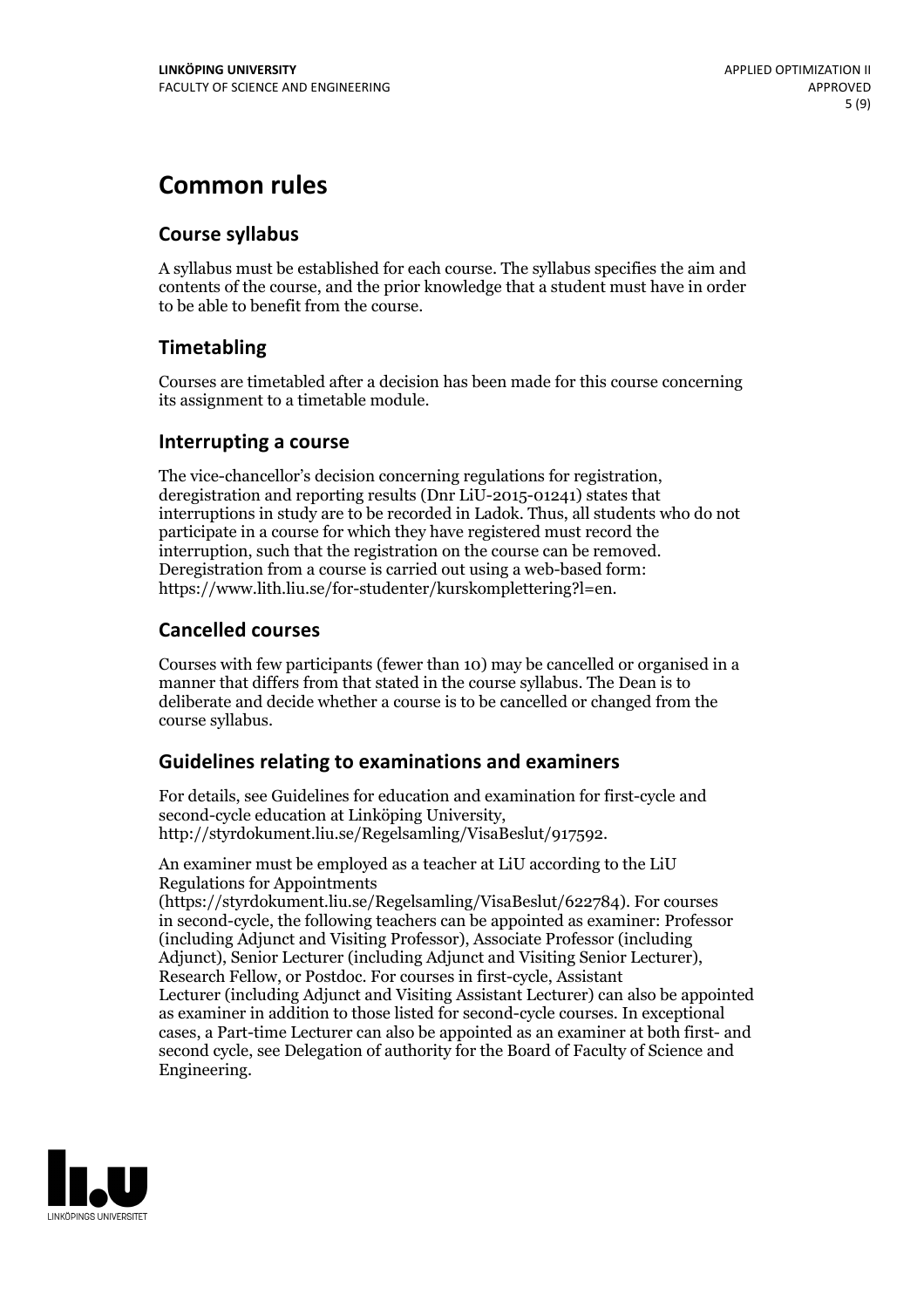### **Forms of examination**

#### **Examination**

Written and oral examinations are held at least three times a year: once immediately after the end of the course, once in August, and once (usually) in one of the re-examination periods. Examinations held at other times are to follow a decision of the board of studies.

Principles for examination scheduling for courses that follow the study periods:

- courses given in VT1 are examined for the first time in March, with re-examination in June and August
- courses given in VT2 are examined for the first time in May, with re-examination in August and October
- courses given in HT1 are examined for the first time in October, with re-examination in January and August
- courses given in HT2 are examined for the first time in January, with re-examination in March and in August.

The examination schedule is based on the structure of timetable modules, but there may be deviations from this, mainly in the case of courses that are studied and examined for several programmes and in lower grades (i.e. 1 and 2).

Examinations for courses that the board of studies has decided are to be held in alternate years are held three times during the school year in which the course is given according to the principles stated above.

Examinations for courses that are cancelled orrescheduled such that they are not given in one or several years are held three times during the year that immediately follows the course, with examination scheduling that corresponds to the scheduling that was in force before the course was cancelled or rescheduled.

When a course is given for the last time, the regular examination and two re-<br>examinations will be offered. Thereafter, examinations are phased out by offering three examinations during the following academic year at the same times as the examinations in any substitute course. If there is no substitute course, three examinations will be offered during re-examination periods during the following academic year. Other examination times are decided by the board of studies. In all cases above, the examination is also offered one more time during the academic year after the following, unless the board of studies decides otherwise.

If a course is given during several periods of the year (for programmes, or on different occasions for different programmes) the board or boards of studies determine together the scheduling and frequency of re-examination occasions.

#### **Registration for examination**

In order to take an examination, a student must register in advance at the Student Portal during the registration period, which opens 30 days before the date of the examination and closes 10 days before it. Candidates are informed of the location of the examination by email, four days in advance. Students who have not

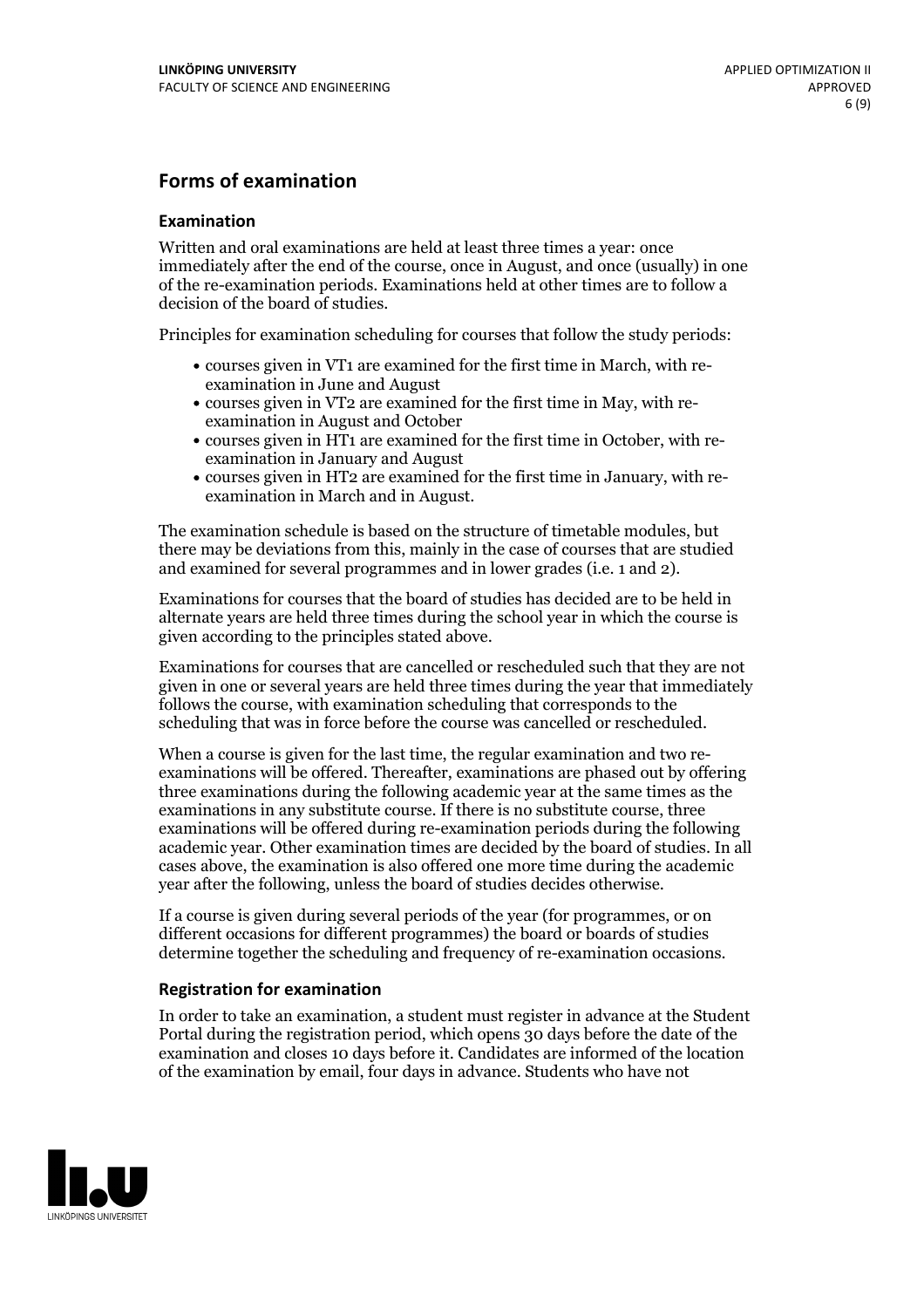registered for an examination run the risk of being refused admittance to the examination, if space is not available.

Symbols used in the examination registration system:

\*\* denotes that the examination is being given for the penultimate time.

\* denotes that the examination is being given for the last time.

#### **Code of conduct for students during examinations**

Details are given in a decision in the university's rule book: http://styrdokument.liu.se/Regelsamling/VisaBeslut/622682.

#### **Retakes for higher grade**

Students at the Institute of Technology at LiU have the right to retake written examinations and computer-based examinations in an attempt to achieve a higher grade. This is valid for all examination components with code "TEN" and "DAT". The same right may not be exercised for other examination components, unless otherwise specified in the course syllabus.

A retake is not possible on courses that are included in an issued degree diploma.

#### **Retakes of other forms of examination**

Regulations concerning retakes of other forms of examination than written examinations and computer-based examinations are given in the LiU guidelines

http://styrdokument.liu.se/Regelsamling/VisaBeslut/917592.

#### **Plagiarism**

For examinations that involve the writing of reports, in cases in which it can be assumed that the student has had access to other sources (such as during project work, writing essays, etc.), the material submitted must be prepared in accordance with principles for acceptable practice when referring to sources (references or quotations for which the source is specified) when the text, images, ideas, data,  $\vec{e}$  etc. of other people are used. It is also to be made clear whether the author has reused his or her own text, images, ideas, data, etc. from previous examinations, such as degree projects, project reports, etc. (this is sometimes known as "self- plagiarism").

A failure to specify such sources may be regarded as attempted deception during examination.

#### **Attempts to cheat**

In the event of <sup>a</sup> suspected attempt by <sup>a</sup> student to cheat during an examination, or when study performance is to be assessed as specified in Chapter <sup>10</sup> of the Higher Education Ordinance, the examiner is to report this to the disciplinary board of the university. Possible consequences for the student are suspension from study and a formal warning. More information is available at https://www.student.liu.se/studenttjanster/lagar-regler-rattigheter?l=en.

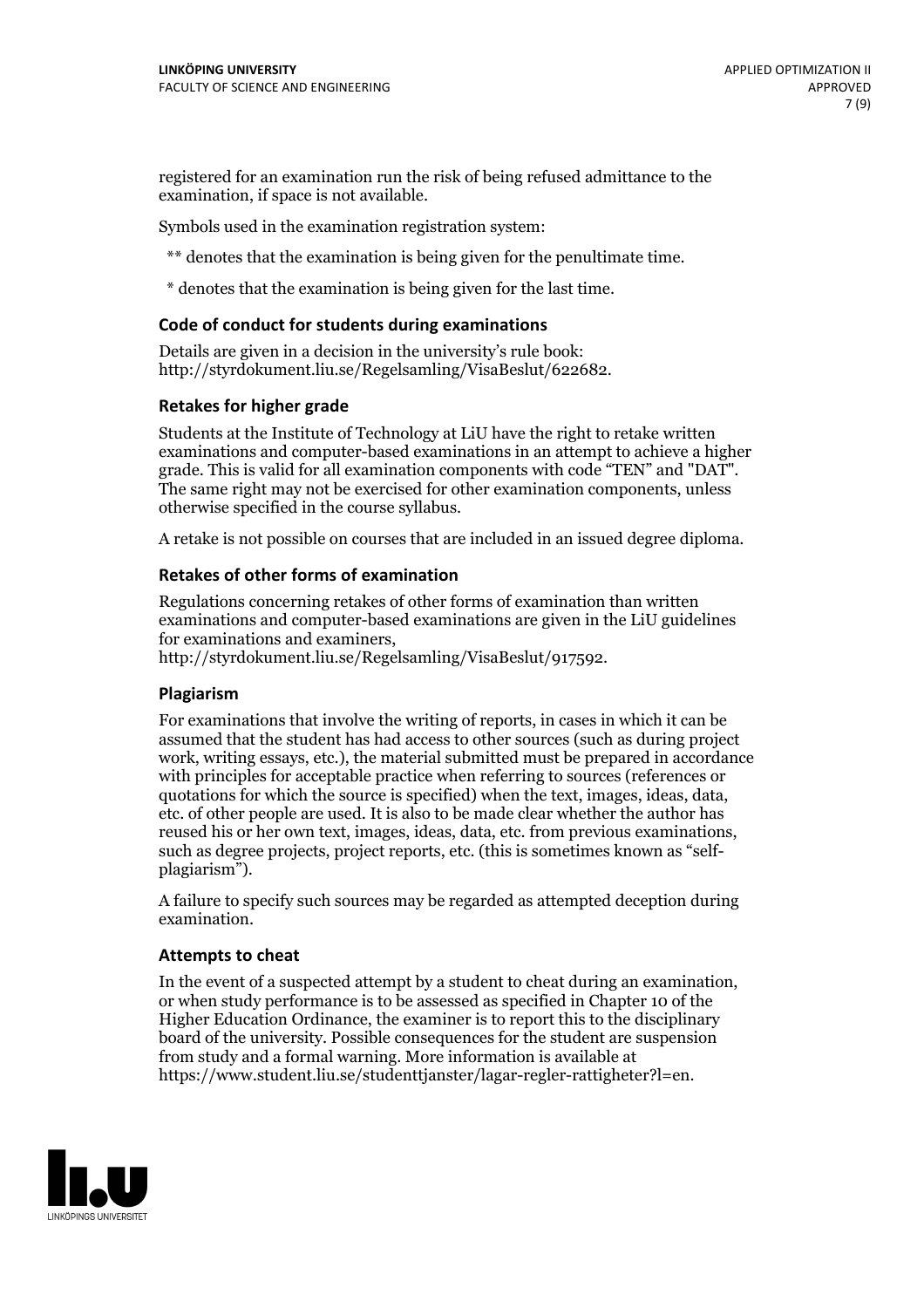### **Grades**

The grades that are preferably to be used are Fail (U), Pass (3), Pass not without distinction  $(4)$  and Pass with distinction  $(5)$ .

- 1. Grades U, 3, 4, 5 are to be awarded for courses that have written
- examinations. 2. Grades Fail (U) and Pass (G) may be awarded for courses with <sup>a</sup> large degree of practical components such as laboratory work, project work and group work. 3. Grades Fail (U) and Pass (G) are to be used for degree projects and other
- independent work.

#### **Examination components**

- 
- 1. Grades U, 3, 4, <sup>5</sup> are to be awarded for written examinations (TEN). 2. Examination components for which the grades Fail (U) and Pass (G) may be awarded are laboratory work (LAB), project work (PRA), preparatory written examination (KTR), oral examination (MUN), computer-based
- examination (DAT), home assignment (HEM), and assignment (UPG). 3. Students receive grades either Fail (U) or Pass (G) for other examination components in which the examination criteria are satisfied principally through active attendance such as other examination (ANN), tutorial group
- (BAS) or examination item (MOM). 4. Grades Fail (U) and Pass (G) are to be used for the examination components Opposition (OPPO) and Attendance at thesis presentation (AUSK) (i.e. part of the degree project).

For mandatory components, the following applies: If special circumstances prevail, and if it is possible with consideration of the nature of the compulsory component, the examiner may decide to replace the compulsory component with another equivalent component. (In accordance with the LiU Guidelines for education and examination for first-cycle and second-cycle education at Linköping University, http://styrdokument.liu.se/Regelsamling/VisaBeslut/917592).

For written examinations, the following applies: If the LiU coordinator for students with disabilities has granted a student the right to an adapted examination for a written examination in an examination hall, the student has the right to it. If the coordinator has instead recommended for the student an adapted examination or alternative form of examination, the examiner may grant this if the examiner assesses that it is possible, based on consideration of the course objectives. (In accordance with the LiU Guidelines for education and examination for first-cycle and second-cycle education at Linköping University, http://styrdokument.liu.se/Regelsamling/VisaBeslut/917592).

The examination results for a student are reported at the relevant department.

### **Regulations (applyto LiU in its entirety)**

The university is a government agency whose operations are regulated by